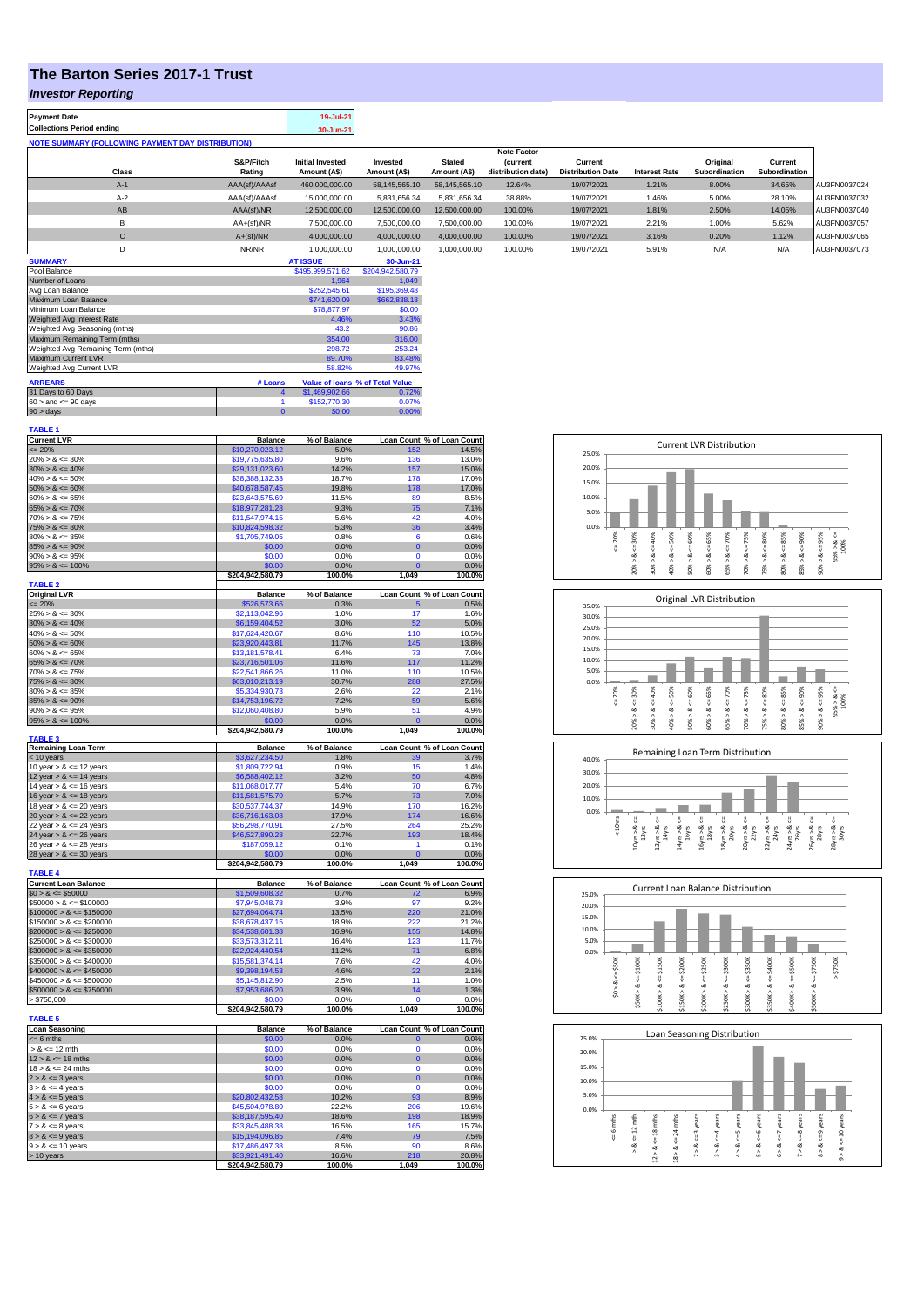## **The Barton Series 2017-1 Trust**

## *Investor Reporting*

| <b>Payment Date</b><br><b>Collections Period ending</b> |                                     | 19-Jul-21<br>30-Jun-21 |                   |                            |
|---------------------------------------------------------|-------------------------------------|------------------------|-------------------|----------------------------|
|                                                         |                                     |                        |                   |                            |
| Postcode Concentration (top 10 by value)                | <b>Balance</b>                      | % of Balance           | Loan Count        | % of Loan Count            |
| 2650                                                    | \$5,266,232,85                      | 2.6%                   |                   | 2.8%                       |
| 2905<br>2615                                            | \$4,388,296.42<br>\$3,943,809.76    | 2.1%<br>1.9%           | 18<br>17          | 1.7%<br>1.6%               |
| 5108                                                    | \$3,809,475.07                      | 1.9%                   | 26                | 2.5%                       |
| 5109                                                    | \$3,698,360.25                      | 1.8%                   | 22                | 2.1%                       |
| 5118                                                    | \$3,295,486.80                      | 1.6%                   | 18                | 1 7%                       |
| 6208                                                    | \$3,039,147.75                      | 1.5%                   | 12                | 1.1%                       |
| 6210                                                    | \$3,031,152.36                      | 1.5%                   | 19                | 1.8%                       |
| 2602                                                    | \$3,030,332.23                      | 1.5%                   | 14                | 1.3%                       |
| 2323                                                    | \$2,838,495.04                      | 1.4%                   | 12                | 1.1%                       |
| <b>TABLE 7</b>                                          |                                     |                        |                   |                            |
| <b>Geographic Distribution</b>                          | <b>Balance</b>                      | % of Balance           | <b>Loan Count</b> | % of Loan Count            |
| <b>Australian Capital Territory</b>                     | \$35,897,619.93                     | 17.5%                  | 160               | 15.3%                      |
| New South Wales                                         | \$32,887,179.94                     | 16.0%                  | 159               | 15.2%                      |
| Northern Territory                                      | \$816,980.38                        | 0.4%                   |                   | 0.4%                       |
| Queensland                                              | \$6,120,812.74                      | 3.0%                   | 28                | 2.7%                       |
| South Australia                                         | \$83,918,744.61                     | 40.9%                  | 493               | 47.0%                      |
| Tasmania                                                | \$0.00                              | 0.0%                   | 1                 | 0.1%                       |
| Victoria<br>Western Australia                           | \$4,212,228.71                      | 2.1%                   | 20                | 1.9%                       |
|                                                         | \$41,089,014.48<br>\$204,942,580.79 | 20.0%<br>100.0%        | 184<br>1,049      | 17.5%<br>100.0%            |
| TABLE <sub>8</sub>                                      |                                     |                        |                   |                            |
| Metro/Non-Metro/Inner-City                              | <b>Balance</b>                      | % of Balance           |                   | Loan Count % of Loan Count |
| Metro                                                   | \$161,287,254.55                    | 78.7%                  | 824               | 78.6%                      |
| Non-metro                                               | \$43,349,316.99                     | 21.2%<br>0.1%          | 224               | 21.4%                      |
| Inner city                                              | \$204,942,580.79                    | 100.0%                 | 1,049             | 0.1%                       |
| <b>TABLE 9</b>                                          |                                     |                        |                   | 100.0%                     |
| <b>Property Type</b>                                    | <b>Balance</b>                      | % of Balance           | <b>Loan Count</b> | % of Loan Count            |
| <b>Residential House</b>                                | \$188,009,876.94                    | 91.7%                  | 954               | 90.9%                      |
| Residential Unit                                        | \$15,163,667.74                     | 7.4%                   | 87                | 8.3%                       |
| Rural                                                   | \$0.00                              | 0.0%                   | $\Omega$          | 0.0%                       |
| Semi-Rural                                              | \$0.00                              | 0.0%                   | $\mathbf 0$       | 0.0%                       |
| <b>High Density</b>                                     | \$1,769,036.11                      | 0.9%                   |                   | 0.8%                       |
| TABLE 10                                                | \$204,942,580.79                    | 100.0%                 | 1,049             | 100.0%                     |
| <b>Occupancy Type</b>                                   | <b>Balance</b>                      | % of Balance           |                   | Loan Count % of Loan Count |
| Owner Occupied                                          | \$166,844,182.92                    | 81.4%                  | 848               | 80.8%                      |
| Investment                                              | \$38,098,397.87                     | 18.6%                  | 201               | 19.2%                      |
| <b>TABLE 11</b>                                         | \$204,942,580.79                    | 100.0%                 | 1,049             | 100.0%                     |
| <b>Employment Type Distribution</b>                     | <b>Balance</b>                      | % of Balance           |                   | Loan Count % of Loan Count |
| Contractor                                              | \$2,813,051.43                      | 1.4%                   | 16                | 1.5%                       |
| Pay-as-you-earn employee (casual)                       | \$8,638,936.45                      | 4.2%                   | 48                | 4.6%                       |
| Pay-as-you-earn employee (full time)                    | \$157,540,367.70                    | 76.9%                  | 785               | 4.8%                       |
| Pay-as-you-earn employee (part time)                    | \$14,693,947.77                     | 7 2%                   | 83                | 7.9%                       |
| Self employed                                           | \$9,095,921.92                      | 4.4%                   | 44                | 4.2%                       |
| No data                                                 | \$12,160,355.52                     | 5.9%                   | 73                | 7.0%                       |
| Director                                                | \$0.00                              | 0.0%                   | $\sqrt{ }$        | 0.0%                       |
| TABLE 12                                                | \$204,942,580.79                    | 100.0%                 | 1,049             | 100.0%                     |
| <b>LMI Provider</b>                                     | <b>Balance</b>                      | % of Balance           |                   | Loan Count % of Loan Count |
| QBE                                                     | \$188,554,031.47                    | 92.0%                  | 984               | 93.8%                      |
| Genworth                                                | \$16,388,549.32<br>\$204,942,580.79 | 8.0%<br>100.0%         | 65<br>1,049       | 6.2%<br>100.0%             |
| <b>TABLE 13</b>                                         |                                     |                        |                   |                            |
| <b>Arrears</b>                                          | <b>Balance</b>                      | % of Balance           |                   | Loan Count % of Loan Count |
| <= 0 days                                               | \$199,207,161.37                    | 97.2%                  | 1027              | 97.9%                      |
| $0 >$ and $\leq$ 30 days                                | \$4,112,746.46                      | 2.0%                   | 17                | 1.6%                       |
| $30$ > and <= 60 days                                   | \$1,469,902.66                      | 0.7%                   | 4                 | 0.4%                       |
| $60 >$ and $\leq 90$ days                               | \$152,770.30                        | 0.1%                   | 1                 | 0.1%                       |
| 90 > days                                               | \$0.00<br>\$204,942,580.79          | 0.0%<br>100.0%         | 1,049             | 0.0%<br>100.0%             |
| TABLE 14                                                |                                     |                        |                   |                            |
| <b>Interest Rate Type</b>                               | <b>Balance</b>                      | % of Balance           | <b>Loan Count</b> | % of Loan Count            |
| Variable                                                | \$164,811,407.12                    | 80.4%                  | 870               | 82.9%                      |
| Fixed                                                   | \$40,131,173.67                     | 19.6%                  | 179               | 17.1%                      |
| TABLE 15                                                | \$204,942,580.79                    | 100.0%                 | 1,049             | 100.0%                     |
| <b>Weighted Ave Interest Rate</b>                       | Balance                             | <b>Loan Count</b>      |                   |                            |
| <b>Fixed Interest Rate</b>                              | 3.06%                               | 179                    |                   |                            |
|                                                         |                                     |                        |                   |                            |
|                                                         |                                     |                        |                   |                            |
| <b>TABLE 16</b>                                         |                                     |                        |                   |                            |
| General Hardship Impacted Loan                          | Impacted (#)                        | Impacted (%)<br>0.38%  | Impacted (\$)     |                            |
| TABLE 16                                                |                                     |                        |                   |                            |

| <b>TABLE 16</b>                             |                |                   |
|---------------------------------------------|----------------|-------------------|
| Foreclosure, Claims and Losses (cumulative) | <b>Balance</b> | <b>Loan Count</b> |
| Properties foreclosed                       | \$73,685.93    |                   |
| Claims submitted to mortgage insurers       | \$70,056.08    |                   |
| Claims paid by mortgage insurers            | \$70,056,08    |                   |
| loss covered by excess spread               | \$3,629.85     |                   |
| Amount charged off                          | \$0.00         |                   |

Please note: Stratified data excludes loans where the collateral has been sold and there is an LMI claim pending.